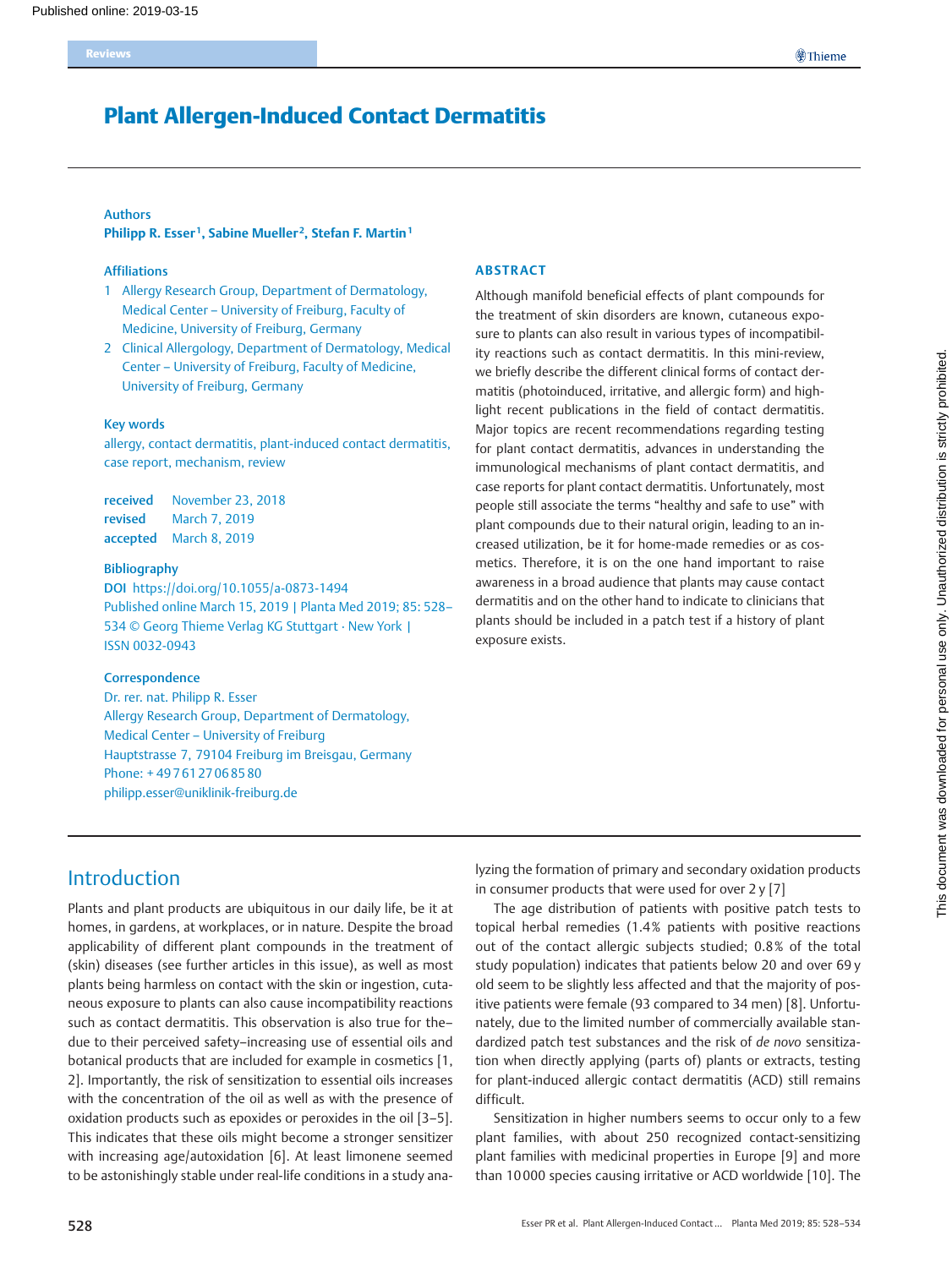high relevance of plant-mediated contact dermatitis is underlined by data provided by the Information Network of Departments of Dermatology (IVDK), where fragrance mix (9.1%), balsam of peru (7.2%), fragrance mix II (4.6%), rosin (3.9%), ylang-ylang oil (2.4%), compositae mix II (1.2%), and sandal wood oil (2.2%) were among the top 25 "hit list" of contact allergens in the patch test cohort 2012 [11]. ► Table 1 provides a selected overview of sensitizing plant compounds and prevalence data. Apart from direct contact with plants/extracts mentioned above, even not so obvious routes of contact with sensitizing plant compounds may play a role in the development of skin reactions in extremely sensitive patients, as recently shown for the highly sensitizing sesquiterpene lactone (SL) parthenolide, occurring in plants of the Asteraceae family, which was found in Danish biodynamic and organic milk [12].

As indicated by a recent approach to develop a quantitative risk assessment model for skin sensitizing plant protection products [16], not only plants or plant compounds themselves but also plant protection products need to be taken into account regarding the elicitation of contact dermatitis after plant contact.

# Clinical Forms of Plant-Induced Contact Dermatitis

Apart from mechanical injury due to splinters or abrasions, which usually do not come to the attention of physicians, although they represent a frequent cause of plant dermatitis, plants can cause more severe skin dermatoses. Co-exposure of the skin with plant compounds and UV-light may lead to phototoxic/irritative or photoallergic reactions. Toxic/irritative reactions result from an activation of the innate immune response while photoallergic reactions require the activation of the adaptive immune response. Both irritative-, immediate-, or late-type ACD reactions can occur even without UV radiation of the skin just by contact to the plant, analogous to the irritative or ACD observed after contact with irritative or sensitizing chemicals. A special form of contact dermatitis, the airborne contact dermatitis (ABCD), is induced by exposure to particles suspended in the air. Due to the general difficulty to prove the diagnosis, it is difficult to determine the exact prevalence of ABCD. Again, ABCD can be classified either as allergic or as irritative contact dermatitis, depending on the etiology and mechanism of inflammation. A recent case of ABCD in 2 patients showing allergic reactions to Eucalyptus L'Her. was published by Paulsen et al., also indicating that the exact identification of an ABCD was difficult [17].

A rare non-eczematous form of contact dermatitis was reported in a patient receiving acupoint herbal patch therapy with Semen Sinapis Albae (SSA) from Sinapis alba L. [18]. In this patient, patches were applied twice in an interval of 10 d with no cutaneous abnormalities observed 24 h after removal of the second patches. However, 1 mo later, pruritic erythema and pin-sized papules appeared at the application site; a skin biopsy showed parakeratosis, acanthosis, and focal spongiosis in the epidermis. The patient was diagnosed with lichenoid contact dermatitis induced by SSA [18].

# Recent Recommendations Regarding Testing for Plant Contact Dermatitis and Novel Classifications

While contact dermatitis to plants has been well known for a long time and been extensively documented in several impressive works such as the book by Mitchell and Rook [10], it is still of relevance nowadays. In general, the prevalence for contact dermatitis is 20.1% [19], while for plant-induced contact dermatitis a retrospective study (2006–2009) from the Dermatology Department "St. Spiridon" Hospital, Iasi in Romania, included 9059 patients with 353 patients being diagnosed with contact dermatitis (i.e., showing a rather low overall prevalence of 3.89%); of these patients, 92 (i.e., 26.14%) showed a contact dermatitis reaction to plants (marigold 30%, chamomile 20%, and comfrey 17.5%) [20]. In a retrospective study analyzing patch test data of the IVDK from 2007 to 2016, Bauer et al. revealed that florists reacted significantly more frequently to Compositae Mix I and II (CM I: 8.7%; CM II 10.6%) than cooks (CM I: 2.1%; CM II: 0.8%) or controls (CM I: 1.3%; CM II: 1.2%) [13]. They concluded that florists and related occupations such as gardeners, horticultural workers, flower binders, and seller of fruits, vegetables, and flowers are at considerable risk to acquire occupational contact allergy to Asteraceae plants, fruits, and vegetables [13].

If patient history suggests exposure to plants, additional patch testing for plant compounds (compositae mix) in children was even recommended in a recent EAACI position paper [21], though it was also strongly advised against patch testing of plants known to be irritants such as the Brassicaceae family [21]. The compositae mix has a higher efficacy regarding the detection rate of Asteraceae allergy compared to the previously used SL mix [22]. However, as indicated by Jacob et al., it needs to be kept in mind that the compositae mix consists of short ether extracts of 5 plants (Arnica montana L., Asteraceae, Matricaria chamomilla L., Asteraceae, Tanacetum parthenium L., Asteraceae, Tanacetum vulgare L., Asteraceae, and Achillea millefolium L., Asteraceae) being produced without a standardized manufacturing protocol and chemical profile and thus reproducibility is not guaranteed. Therefore, the development, validation, and commercial marketing of an Asteraceae mix based on pure and standardized ingredients such as the SL Mix II proposed by Jacob et al. [23] might help to further improve the diagnostic in the future.

One elegant approach to review ACD to plants and to classify the most relevant chemical allergens contributing to plant-induced ACD was provided by Rozas-Muñoz et al. and is based on the 5 major families of chemical sensitizers: alpha-methylenegamma-butyrolactones, quinones, phenol derivatives, terpenes, and miscellaneous structures (disulfides, isothiocyanates, and polyacetylenic derivates) [24]. To classify the sensitizers according to their chemical structure might help to provide a more rationale understanding of cross-reactions between apparently unrelated plant genera.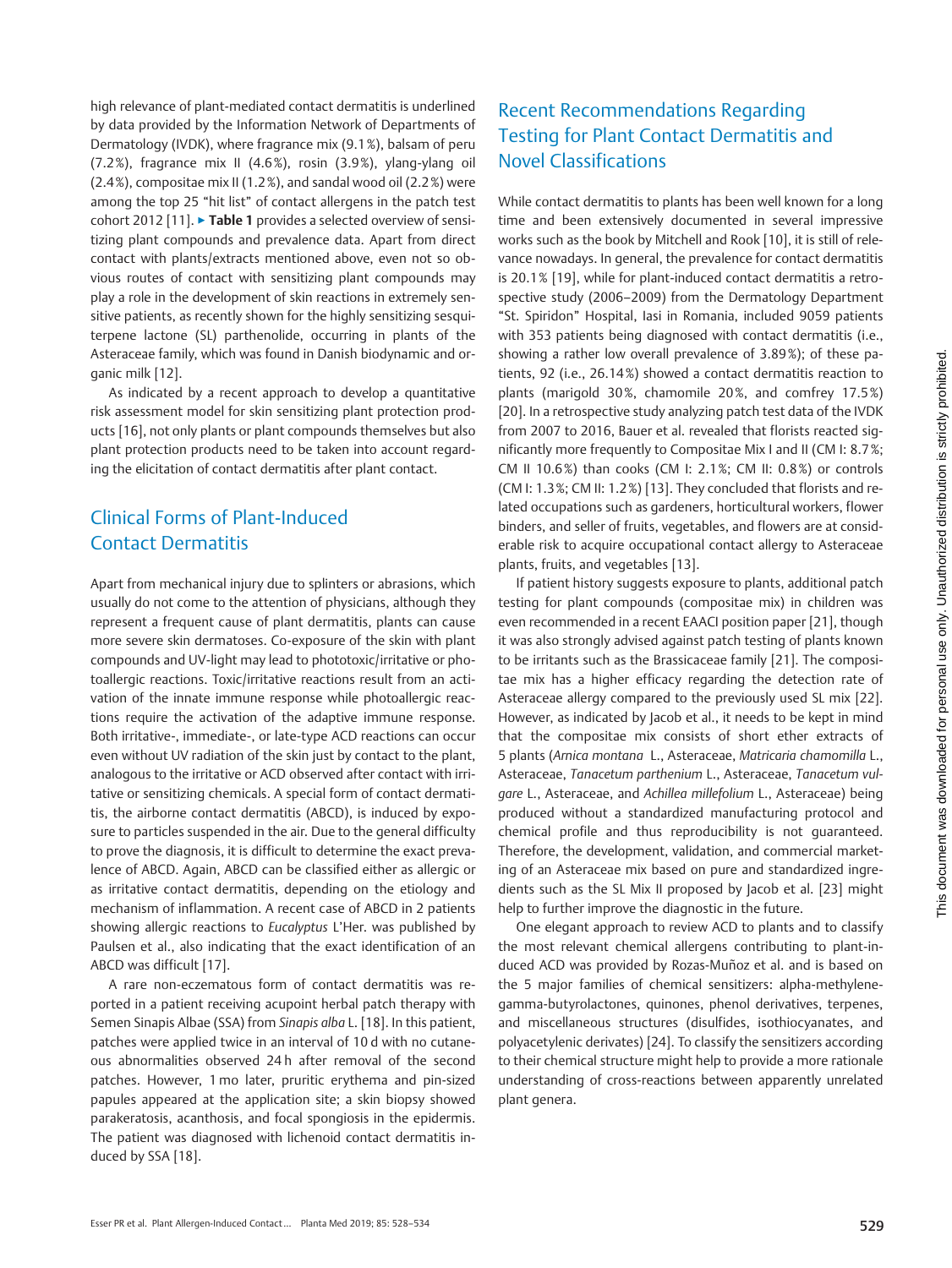▶ Table 1 Sensitizing plant compounds (selected).

| Patch test compound<br>(= not plant derived)          | <b>Plant family</b>                                                                 | <b>Plant species</b>                              | Prevalence (%)<br>according to NACDG 2011-12 [13] or<br>(*) 2013-2014 [14] or<br>(+) IVDK [11] or<br>(#) de Groot [15] |
|-------------------------------------------------------|-------------------------------------------------------------------------------------|---------------------------------------------------|------------------------------------------------------------------------------------------------------------------------|
| Fragrance mix I                                       |                                                                                     |                                                   | 12.1                                                                                                                   |
| • Amyl cinnamal                                       |                                                                                     | e.g., Cinnamomum verum [.Presl (Lauraceae)        |                                                                                                                        |
| • Cinnamyl alcohol                                    | e.g., Styrax L. (Styracaceae)                                                       |                                                   | $(+ 9.1)$                                                                                                              |
| • Cinnamal                                            | e.g., Cinnamomum verum   . Presl (Lauraceae)                                        |                                                   |                                                                                                                        |
| · Eugenol                                             | e.g., Syzygium aromaticum (L.) Merr. & L.M.Perry (Myrtaceae)                        |                                                   |                                                                                                                        |
| • Geraniol                                            | e.g., Cymbopogon martini (Roxb.) Wats. (Poaceae)                                    |                                                   |                                                                                                                        |
| • Hydroxycitronellal                                  | e.g., Piper nigrum L. (Piperaceae)                                                  |                                                   |                                                                                                                        |
| • Isoeugenol                                          | e.g., Myristica fragrans Houtt. (Myristicaceae)                                     |                                                   |                                                                                                                        |
| • Oak moss absolute                                   | Evernia prunastri (L.) Ach. (Parmeliaceae)                                          |                                                   |                                                                                                                        |
| Peru balsam                                           | Fabaceae                                                                            | Myroxylon balsamum (L.) Harms                     | 7.9<br>$*7.2$<br>$(+ 7.2)$                                                                                             |
| Fragrance mix II                                      |                                                                                     |                                                   | 5.2                                                                                                                    |
| • Citronellol                                         | e.g., Rosa L. (Rosaceae)                                                            |                                                   | $*5.7$                                                                                                                 |
| - Citral                                              | Solanum lycopersicum L. (Solanaceae) + Cymbopogon citratus (DC.)<br>Stapf (Poaceae) | $(+4.6)$                                          |                                                                                                                        |
| • Coumarin                                            |                                                                                     |                                                   |                                                                                                                        |
| - (Hydroxyisohexyl 3-cyclo-<br>hexene carboxaldehyde) | e.g., Dipteryx odorata (Aubl.) Willd. (Fabaceae)                                    |                                                   |                                                                                                                        |
| • Farnesol                                            | e.g., Vachellia farnesiana (L.) Wight & Arn. (Fabaceae)                             |                                                   |                                                                                                                        |
| • Alpha-hexyl-cinnamal                                | e.g., Matricaria chamomilla L. (Asteraceae)                                         |                                                   |                                                                                                                        |
| Cinnamic aldehyde                                     | Lauraceae                                                                           | Cinnamomum verum  .Presl                          | 3.9<br>$*4.2$                                                                                                          |
| Colophony                                             | Sap of coniferous trees such as pines, junipers, firs, and cedars                   |                                                   | 2.3<br>$*1.9$                                                                                                          |
| Compositae mix                                        | Asteraceae                                                                          | Tanacetum vulgare (L.)<br>Arnica montana (L.)     | 1.9<br>$*1.7$                                                                                                          |
|                                                       |                                                                                     | Tanacetum parthenium (L.)<br>Sch. Bip.            |                                                                                                                        |
|                                                       |                                                                                     | Matricaria chamomilla (L.)                        |                                                                                                                        |
|                                                       |                                                                                     | Achillea millefolium (L.)                         |                                                                                                                        |
| Cocamidopropyl betaine                                | Arecaceae                                                                           | Cocos nucifera (L.)                               | 1.4<br>$*1.6$                                                                                                          |
| <b>Majantole</b>                                      | Asparagaceae                                                                        | Convallaria majalis L.                            | 1.3                                                                                                                    |
| <b>Cocamide DEA</b>                                   | Arecaceae                                                                           | Cocos nucifera (L.)                               | 0.9<br>$*0.9$                                                                                                          |
| Tea tree oil                                          | Myrtaceae                                                                           | Melaleuca alternifolia<br>(Maiden & Betche) Cheel | 0.9<br>$*0.9$<br>$(\#2.7)$                                                                                             |
| Canaga odorata oil<br>(ylang ylang)                   | Annonaceae                                                                          | Cananga odorata<br>(Lam.) Hook.f. & Thomson       | 0.7<br>$*1.2$<br>$(+ 2.4)$<br>(# 2.6)<br>continued                                                                     |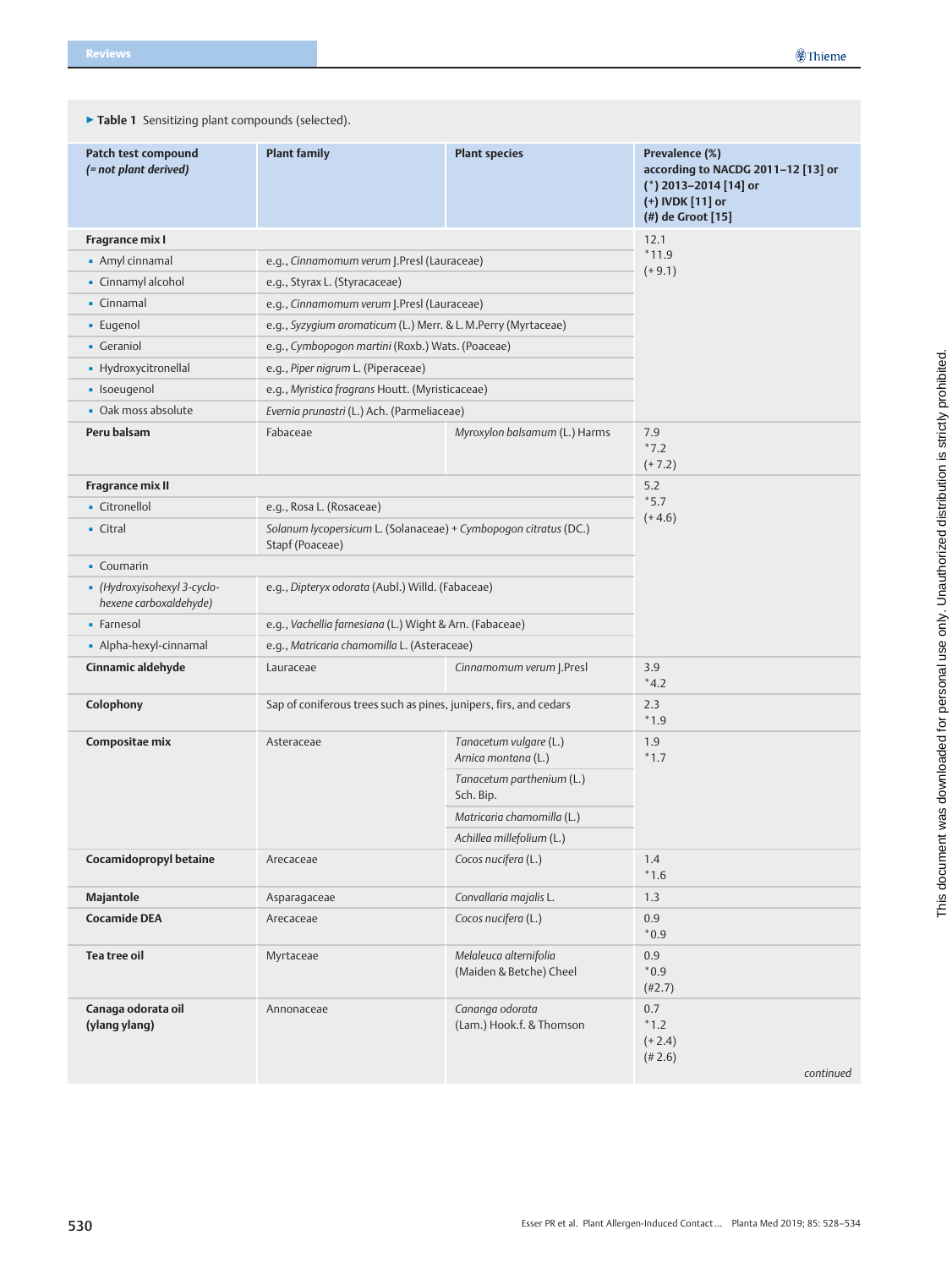| Patch test compound<br>(= not plant derived) | <b>Plant family</b>                                                                                                        | <b>Plant species</b>                      | Prevalence (%)<br>according to NACDG 2011-12 [13] or<br>(*) 2013-2014 [14] or<br>(+) IVDK [11] or<br>(#) de Groot [15] |
|----------------------------------------------|----------------------------------------------------------------------------------------------------------------------------|-------------------------------------------|------------------------------------------------------------------------------------------------------------------------|
| Sesquiterpene lactone mix                    | 0.7                                                                                                                        |                                           |                                                                                                                        |
| • Alantolactone                              | Asteraceae                                                                                                                 | e.g., Inula helenium L.                   | $*0.9$                                                                                                                 |
| • Dehydrocostuslactone                       |                                                                                                                            | e.g., Saussurea costus (Falc.)<br>Lipsch. |                                                                                                                        |
| • Costunolide                                |                                                                                                                            | e.g., Saussurea costus (Falc.)<br>Lipsch. |                                                                                                                        |
| Carvone                                      | Essential oil found e.g., in Carum carvi L. (Apiaceae), Mentha spicata L.<br>(Lamiaceae), Anethum graveolens L. (Apiaceae) |                                           | 0.6<br>$*0.7$                                                                                                          |
| Jasminum officinale oil                      | Oleaceae                                                                                                                   | Jasminum grandiflorum L.                  | 0.4<br>$*0.5$                                                                                                          |
| Mentha piperita oil                          | Lamiaceae                                                                                                                  | Mentha × piperita L.                      | 0.4<br>$*0.6$                                                                                                          |
| Lavandula angustifolia oil                   | Lamiaceae                                                                                                                  | Lavandula angustifolia Mill.              | 0.4<br>$*0.3$                                                                                                          |
| D-Limonene (precursor to<br>carvone)         | Rutaceae                                                                                                                   | Citrus trees                              | 0.2                                                                                                                    |

## Recent Advances in Understanding the Immunological Mechanisms Underlying Plant Contact Dermatitis

The pathomechanisms involved in the development of ACD in general have recently been reviewed in more detail [25, 26]. In brief, contact sensitizers are of low molecular weight (so-called haptens) and therefore need to bind to proteins to become immunogenic. Due to their low molecular weight (MW), they usually easily penetrate the epidermis, where they activate keratinocytes and innate immune cells to generate a pro-inflammatory cytokine milieu. After uptake of the sensitizer by immature dendritic cells (DCs), the DCs start to maturate and migrate to the local lymph node, where the antigen is presented in the context of MHC-1 and co-stimulatory molecules to naive T cells. The T cells start to maturate, proliferate, and migrate back into the skin. A second contact with the same sensitizer leads to the activation of the primed CD8+ T cells and the killing of cells that present the sensitizer in the context of MHC-1 such as keratinocytes. The clinical symptoms are erythema and eczema formation.

Regarding the mechanism underlying the inflammatory response to lattices of plants from the Euphorbiaceae family, a recent study showed that the serine protease mauritanicain and phorbol-12-myristate-13-acetate (PMA) modulate the release of the pro-inflammatory cytokine IL-8 in fibroblasts and the human keratinocyte cell line HaCaT in a protease activated receptor-dependent manner after in vitro stimulation for 60 min [27]. This study is in line with a previous work by Domsalla and Melzig, who showed that a combination of proteases and PMA promotes inflammatory responses in the human monocyte-like cell line U937

[28]. This indicates that plant compounds can even enhance the pro-inflammatory cytokine milieu necessary for the initial maturation of DCs and thereby promote the sensitization process.

Interestingly, the bioactive plant compound magnoflorine, isolated from Tinospora crispa L., Menispermaceae, was recently reported to enhance lipopolysaccharide (LPS) mediated pro-inflammatory responses in U937-macrophages via a MyD88-dependent pathway [29]. Treatment of U937 cells with magnoflorine alone had no effect on cytokine production (tumor necrosis factor alpha, interleukin 1 beta, prostaglandin E2). However, synergistically upregulated toll-like receptor 4 (TLR4), and MyD88 expression levels, mitogen-activated protein kinase/phosphoinositide 3 kinase (MAPK/PI3K) induced upregulation of NF-κB signaling and enhanced cytokine production was observed when LPS was added to magnoflorine treatment [29]. In addition, T. crispa extract was shown to enhance neutrophil migration and activation as well as T cell proliferation and pro-inflammatory cytokine production [30]. This indicates that while T. crispa extract is used orally for the treatment of diabetes type II [31], magnoflorine might also enhance the sensitization process in contact dermatitis if mixed with sensitizing plant compounds and applied topically, since both neutrophils [32] and macrophages [33] as well as the TLR4 pathway [34, 35] are known to be crucially involved in the initial generation of a pro-inflammatory cytokine micromilieu resulting in enhanced sensitization and ACD.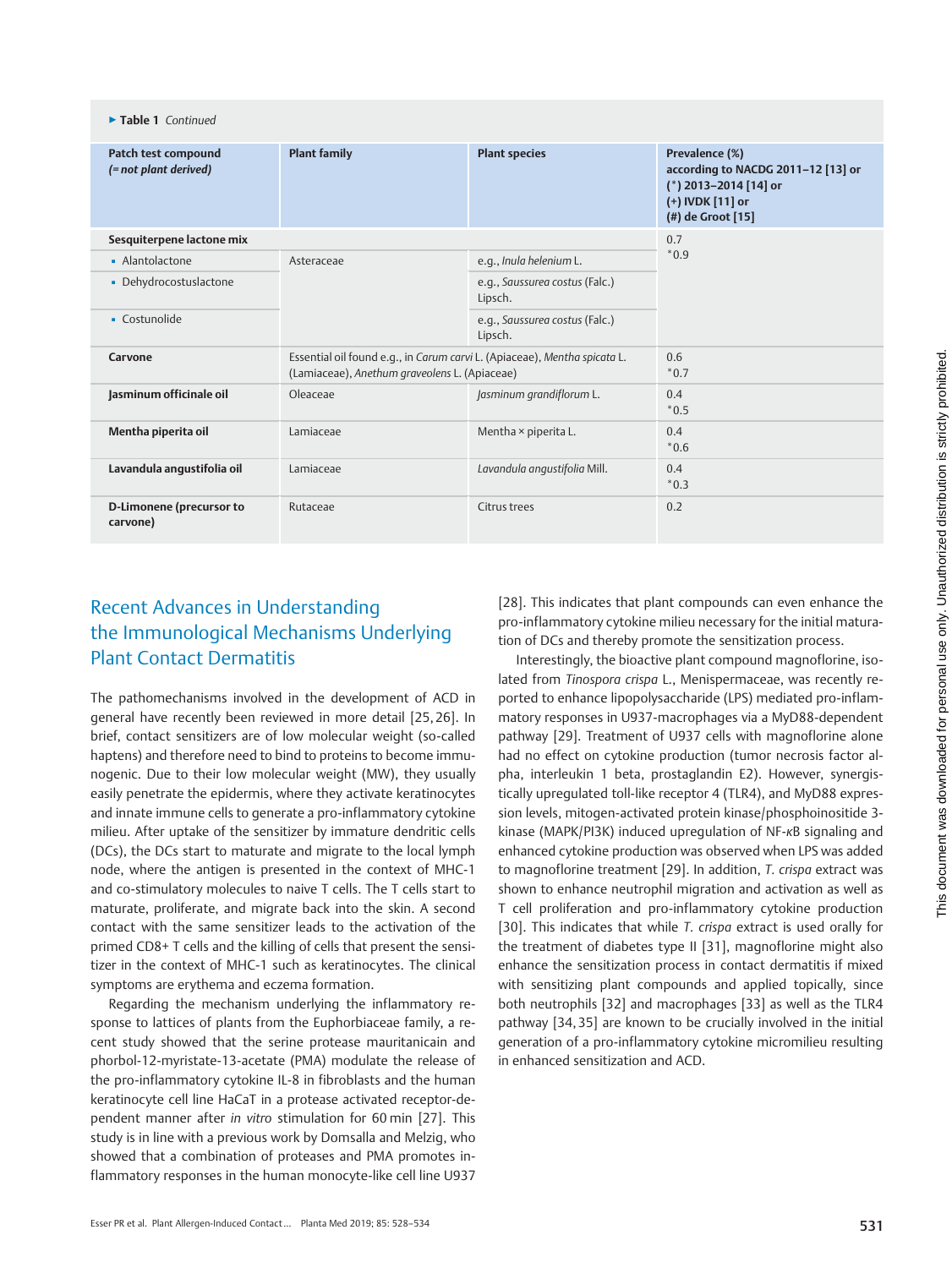## Case Reports for Plant Contact Dermatitis

Recently, one of the few worksite-based studies addressing contact dermatitis to tulips was published [36], showing that of the 164 workers tested, 29.3% (i.e., 48 workers), were clinically suspected to have contact dermatitis with hand eczema being the most common clinical pattern identified. Interestingly, 17 of these workers showed positive reactions to patch tests with tulip plant (bulb) extracts or alpha-methylene-gamma-butyrolactone, with 12 reacting to both, 3 to alpha-methylene-gamma-butyrolactone only, and 2 to tulip bulb extract only. Importantly, healthy controls were negative for the patch test, ruling out irritancy of the patch test substances. This indicates that tulipalin A (alphamethylene-gamma-butyrolactone) is the main antigen responsible for the dermatitis. In addition, the 2 workers reacting only to the tulip bulb extract show that further studies are still necessary to determine the exact chemical composition of tulip plants and their sensitizing agents [36].

One example of ABCD reaction to tulips was reported in an early publication by Hausen et al. [37]. A seedsman showing a sensitization against tulip bulbs presented with an initial reaction restricted to the fingers but then developed dermatitis spread over the whole body despite strict avoidance of direct contact with tulips. Despite clearance of the dermatitis, he suffered from a recurrence of ABCD after being in a room for 1 h with a vase of tulip flowers in a side room, indicating that he developed an ACBD to tulips [37].

Another–so far rare (only 2 cases reported)–case of ACD was attributed to jagua dye used for temporary tattoos [38, 39]. Up to now, mostly beneficial effects of extracts from the Amazonian Genipa americana L., Rubiaceae, fruit and especially of its bioactive compound genipin (e.g., as an alternative to synthetic food dye) [40] or in traditional medicine to treat small wounds, skin disorders, anemia, and to induce abortions but also as insect repellent, have been reported in South America and China [39]. In 2 cases, the nontoxic fruit extract, which is long used in the indigenous population for body tattoos (both permanent and temporary) without known cases of adverse reactions, was reported to induce ACD after repeated application of jagua tattoo dye preparations on the skin. This indicates that although jagua dye is claimed to be a "safe and natural" replacement for henna dyes, the incidence of patients suffering from ACD to nonpermanent tattoos might increase with the rising use of these dyes. Interestingly, henna dyes, which are also known to result in ACD when used for nonpermanent tattoos, are usually problematic due to the addition of the sensitizer para-phenylene diamine, which is used to enhance the black coloring of henna [41], while pure henna itself seems to be non-sensitizing with rare cases showing sensitization to lawsone (2-hxdroxy-1,3-naphtoquinone) [42].

In a 12-y-old girl, the first nonoccupational-induced contact dermatitis to Verbascum thapsus L., Scrophulariaceae, was recently described by Echaiz et al. [43]. Though the authors could not exclude that the dermatitis was attributable to the irritant properties of V. thapsus, they also reported a simultaneous ACD reaction to members of the Asteraceae family and a positive patch test to the compositae mix [43].



▶ Fig. 1 An example of occupational contact dermatitis to plants in a 56-year old gardener.

An article reviewing the common causes of ABCD in the USA with the Asteraceae and Anacardiaceae family being the major plant related causes was recently published by Schloemer et al. [44]. The exposure to toxic, phototoxic, and allergic SLs in Asteraceae is known to result in allergic dermatitis (also known as compositae dermatitis), while constant exposure in horticulture leads to occupational dermatitis (see  $\triangleright$  Fig. 1 for an example of occupational contact dermatitis to plants in a 56-y-old gardener). For Jacobaea vulgaris Gaertn., syn. Senecio jacobaea L., a prominent member of the family of Asteraceae and known by many names like common ragwort, ragweed, St. James wort, Stinking Willy, cushag, or tansy ragwort, a case of contact dermatitis was reported by Pietkiewicz et al. [45]. In addition, as reported by Paulsen and Andersen, 4% (i.e., 529 of 13,139 patients tested) were sensitized to Asteraceae, and 95 (18% of these) were monosensitized [46]. Interestingly, when comparing the periods from 2002– 2008 and 2009–2015, the prevalence of Asteraceae sensitization in the latter was significantly lower [46].

### **Conclusion**

While the beneficial effects of plant compounds for the treatment of skin disorders are manifold as shown in the other articles of this issue, they can also result in different types of contact dermatitis. This is especially relevant as most people associate the terms "healthy and safe to use" with plant compounds due to their natural origin, leading to an increased utilization be it for homemade remedies or as cosmetics. Thus, plants should be taken into consideration especially when testing for contact sensitizers if a history of plant exposure exists. In addition, since several plant compounds show no positive patch test results when using the standard patch test series or commercial plant extracts, it is important to also test extracts/whole parts of the suspected causative plants directly provided by the respective patient whenever possible.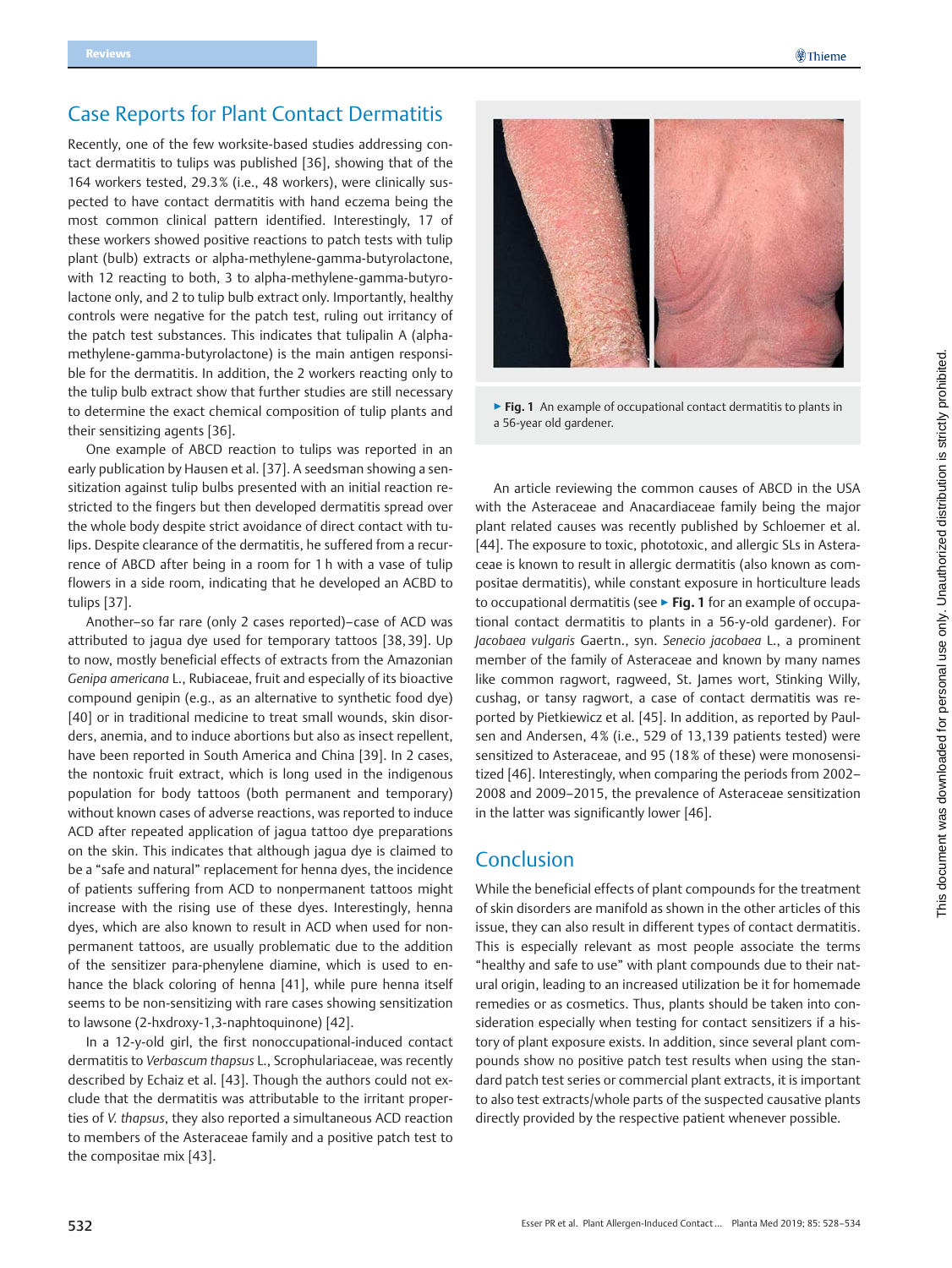### Conflict of Interest

The authors declare no conflicts of interest.

#### References

- [1] Mortimer S, Reeder M. Botanicals in dermatology: essential oils, botanical allergens, and current regulatory practices. Dermatitis 2016; 27: 317–324
- [2] Corazza M, Borghi A, Gallo R, Schena D, Pigatto P, Lauriola MM, Guarneri F, Stingeni L, Vincenzi C, Foti C, Virgili A. Topical botanically derived products: use, skin reactions, and usefulness of patch tests. A multicentre Italian study. Contact Dermatitis 2014; 70: 90–97
- [3] Hausen BM, Reichling J, Harkenthal M. Degradation products of monoterpenes are the sensitizing agents in tea tree oil. Am J Contact Dermat 1999; 10: 68–77
- [4] Matura M, Goossens A, Bordalo O, Garcia-Bravo B, Magnusson K, Wrangsjö K, Karlberg AT. Oxidized citrus oil (R-limonene): a frequent skin sensitizer in Europe. J Am Acad Dermatol 2002; 47: 709-714
- [5] European Commission, Directorate General for Health & Consumers. Opinion on fragrance allergens in cosmetic products. Brussels: European Commission; 2012. Available at http://dx.publications.europa.eu/ doi:10.2772/77628. Accessed January 15, 2018
- [6] Rudbäck J, Bergström MA, Börje A, Nilsson U, Karlberg AT. α-Terpinene, an antioxidant in tea tree oil, autoxidizes rapidly to skin allergens on air exposure. Chem Res Toxicol 2012; 25: 713–721
- [7] Kern S, Granier T, Dkhil H, Haupt T, Ellis G, Natsch A. Stability of limonene and monitoring of a hydroperoxide in fragranced products. Flavour Fragr J 2014; 29: 277–286
- [8] Gilissen L, Huygens S, Goossens A. Allergic contact dermatitis caused by topical herbal remedies: importance of patch testing with the patients' own products. Contact Dermatitis 2018; 78: 177–184
- [9] Aberer W. Contact allergy and medicinal herbs. J Dtsch Dermatol Ges J Ger Soc Dermatol JDDG 2008; 6: 15–24
- [10] Mitchell JP, Rook A. Botanical Dermatology: Plants and Plant Products injurous to the Skin. Vancouver: Greengrass Ltd.; 1979
- [11] Mahler V, Geier J, Schnuch A. Current trends in patch testing new data from the German Contact Dermatitis Research Group (DKG) and the Information Network of Departments of Dermatology (IVDK). JDDG J Dtsch Dermatol Ges 2014; 12: 583–592
- [12] Paulsen E, El-Houri RB, Andersen KE, Christensen LP. Parthenolide in Danish biodynamic and organic milk: a new source of exposure to an allergenic sesquiterpene lactone. Contact Dermatitis 2018; 79: 208–212
- [13] Warshaw EM, Maibach HI, Taylor JS, Sasseville D, DeKoven JG, Zirwas MJ, Fransway AF, Mathias CGT, Zug KA, DeLeo VA, Fowler JF, Marks JG, Pratt MD, Storrs FJ, Belsito DV. North American contact dermatitis group patch test results: 2011–2012. Dermatitis 2015; 26: 49–59
- [14] DeKoven JG, Warshaw EM, Belsito DV, Sasseville D, Maibach HI, Taylor JS, Marks JG, Fowler JF, Mathias CGT, DeLeo VA, Pratt MD, Zirwas MJ, Zug KA. North American Contact Dermatitis Group patch test results 2013– 2014. Dermatitis 2017; 28: 33–46
- [15] de Groot AC, Schmidt E. Essential oils, part IV: contact allergy. Dermatitis 2016; 27: 170–175
- [16] Sanvido O, Schmid K, FitzGerald RE, Roth N, Wilks MF, Bormann P, Hopf NB. A quantitative risk assessment for skin sensitizing plant protection products: linking derived no-effect levels (DNELs) with agricultural exposure models. Regul Toxicol Pharmacol 2018; 98: 171–183
- [17] Paulsen E, Thormann H, Vestergaard L. Eucalyptus species as a cause of airborne allergic contact dermatitis. Contact Dermatitis 2018; 78: 301– 303
- [18] Guo S, Jiang JF, Tan C. Lichenoid contact dermatitis induced by Semen Sinapis albae. J Investig Allergol Clin Immunol 2018; 28: 350–352
- [19] Alinaghi F, Bennike NH, Egeberg A, Thyssen JP, Johansen JD. Prevalence of contact allergy in the general population: a systematic review and meta-analysis. Contact Dermatitis 2019; 80: 77–85
- [20] Statescu L, Branisteanu D, Dobre C, Solovastru LG, Vasilca A, Petrescu Z, Azoicai D. Contact dermatitis – epidemiological study. Maedica (Buchar) 2011; 6: 277–281
- [21] Spek FB de W der, Darsow U, Mortz CG, Orton D, Worm M, Muraro A, Schmid-Grendelmeier P, Grimalt R, Spiewak R, Rudzeviciene O, Flohr C, Halken S, Fiocchi A, Borrego LM, Oranje AP. EAACI position paper for practical patch testing in allergic contact dermatitis in children. Pediatr Allergy Immunol 2015; 26: 598–606
- [22] von der Werth JM, Ratcliffe J, English JS. Compositae mix is a more sensitive test for Compositae dermatitis than the sesquiterpene lactone mix. Contact Dermatitis 1999; 40: 273–276
- [23] Jacob M, Brinkmann J, Schmidt TJ. Sesquiterpene lactone mix as a diagnostic tool for Asteraceae allergic contact dermatitis: chemical explanation for its poor performance and Sesquiterpene lactone mix II as a proposed improvement. Contact Dermatitis 2012; 66: 233–240
- [24] Rozas-Muñoz E, Lepoittevin JP, Pujol RM, Giménez-Arnau A. Allergic contact dermatitis to plants: understanding the chemistry will help our diagnostic approach. Actas Dermosifiliogr 2012; 103: 456–477
- [25] Martin SF, Rustemeyer T, Thyssen JP. Recent advances in understanding and managing contact dermatitis. F1000Res 2018; 7: 810
- [26] Esser PR, Martin SF. Pathomechanisms of contact sensitization. Curr Allergy Asthma Rep 2017; 17: 83
- [27] Guenther F, Maus D, Hedtrich S, Melzig MF. Serine protease Mauritanicain from Euphorbia mauritanica and phorbol-12-myristate-13-acetate modulate the IL‑8 release in fibroblasts and HaCaT keratinocytes. Planta Med 2018. doi:10.1055/a-0735-9911
- [28] Domsalla A, Melzig MF. Enhancement of protease-induced IL-6 release in monocytic U‑937 cells by phorbol-12-myristate-13-acetate. Inflamm Res 2012; 61: 1125–1129
- [29] Haque MA, Jantan I, Harikrishnan H, Wahab SMA. Magnoflorine enhances LPS-activated pro-inflammatory responses via MyD88-dependent pathways in U937 macrophages. Planta Med 2018; 84: 1255–1264
- [30] Ahmad W, Jantan I, Kumolosasi E, Bukhari SNA. Immunostimulatory effects of the standardized extract of Tinospora crispa on innate immune responses in Wistar Kyoto rats. Drug Des Devel Ther 2015; 9: 2961– 2973
- [31] Ahmad W, Jantan I, Bukhari SNA. Tinospora crispa (L.) Hook. f. & Thomson: a review of its ethnobotanical, phytochemical, and pharmacological aspects. Front Pharmacol 2016; 7: 59
- [32] Weber FC, Németh T, Csepregi JZ, Dudeck A, Roers A, Ozsvári B, Oswald E, Puskás LG, Jakob T, Mócsai A, Martin SF. Neutrophils are required for both the sensitization and elicitation phase of contact hypersensitivity. J Exp Med 2015; 212: 15–22
- [33] Dudeck A, Dudeck J, Scholten J, Petzold A, Surianarayanan S, Köhler A, Peschke K, Vöhringer D, Waskow C, Krieg T, Müller W, Waisman A, Hartmann K, Gunzer M, Roers A. Mast cells are key promoters of contact allergy that mediate the adjuvant effects of haptens. Immunity 2011; 34: 973–984
- [34] Schmidt M, Raghavan B, Müller V, Vogl T, Fejer G, Tchaptchet S, Keck S, Kalis C, Nielsen PJ, Galanos C, Roth J, Skerra A, Martin SF, Freudenberg MA, Goebeler M. Crucial role for human toll-like receptor 4 in the development of contact allergy to nickel. Nat Immunol 2010; 11: 814–819
- [35] Esser PR, Wolfle U, Durr C, von Loewenich FD, Schempp CM, Freudenberg MA, Jakob T, Martin SF. Contact sensitizers induce skin inflammation via ROS production and hyaluronic acid degradation. PLoS One 2012; 7: e41340
- [36] Hassan I, Rasool F, Akhtar S, Kamili A, Rather P, Kanth R, Bhat Y, Rather S, Mubashir S, Yaseen A, Bashir S. Contact dermatitis caused by tulips: identification of contact sensitizers in tulip workers of Kashmir Valley in North India. Contact Dermatitis 2018; 78: 64–69